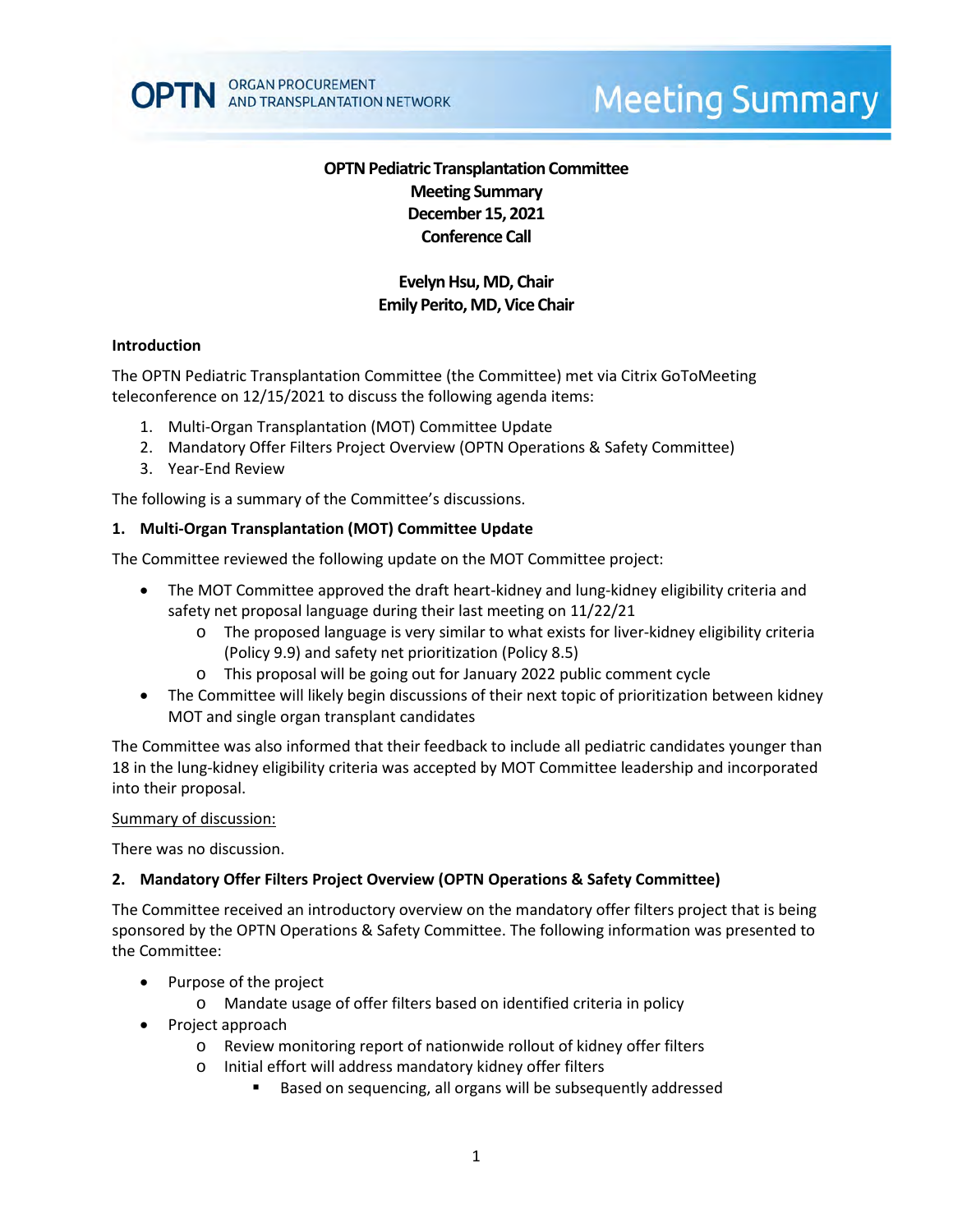It was explained that the OPTN Operations & Safety Committee are still in the early stages of this project and wanted to elicit ad hoc participation from the Committee.

### Summary of discussion:

The Chair inquired about the specific ask from the OPTN Operations & Safety Committee. Staff explained that the Committee would participate in discussions on an ad hoc basis; however, since the project is still in the early stages, there isn't currently a pediatric specific ask. The Policy Oversight Committee (POC) had also identified the Committee as a stakeholder in this project.

The Chair asked Committee members in the kidney community how they would proceed in determining the pertinent issues in regards to kidney offer filters. A member inquired if there's a way to test out what the filters would look like. Staff explained that they aren't aware of a tool that would demonstrate the use of the kidney offer filters, but can reach out to the liaison of the OPTN Operations & Safety Committee.

A Scientific Registry for Transplant Recipients (SRTR) representative stated that there are probably different practice patterns at each center in regards to what criteria they use. The SRTR representative explained that, at their center, they use criteria such as kidney donor profile index (KDPI) of 35% although other centers may not. The SRTR representative suggested reaching out to pediatric transplant centers to see what their practices are in different areas, such as en bloc or dual kidney transplants, in order to get a general understanding of kidney offer filter use.

A member stated that kidney offers to kids get somewhat filtered by some of the things that adult centers filter for already because we generally get offers of KDPI less than 35 kidneys. So I think most adult centers will filter by things like KDPI over 85, but we never get those offers to begin with. Member worked will look at filters based on donor size or donor age criteria, many of which get picked up in KDPI anyway. Member mentioned that first thought is that it may not be a huge impact on pediatric candidates but would be worthwhile to still reach out to different centers, especially those centers that share a code with an adult program to see if there's any variety in practice.

A member stated that this project is interesting because the efficiency of kidney offer filters probably depends on who receives the offers – at most centers it's the transplant surgeons. Standardizing who receives the offers could potentially decrease the number of offer calls.

A member also inquired about how simple the kidney offer filters are. Would a center be able to filter kidney offers for a KDPI of 35% or less from donors that are 18 or older or vice versa? The member noted that the use of a "dynamic" filter, like the previous example, might offer some good opportunities to increase transplanting young, good quality kidneys into pediatric patients.

The Chair summarized the following areas of concern from the discussion:

- How different centers manage kidney offers
- KDPI
- Size of recipient
- Size of donor
- Types of donors

The Chair suggested preemptively offering the Workgroup these areas of concern so they can incorporate them into the data that they review. The Chair also suggested engaging national pediatric organizations to contribute to discussions.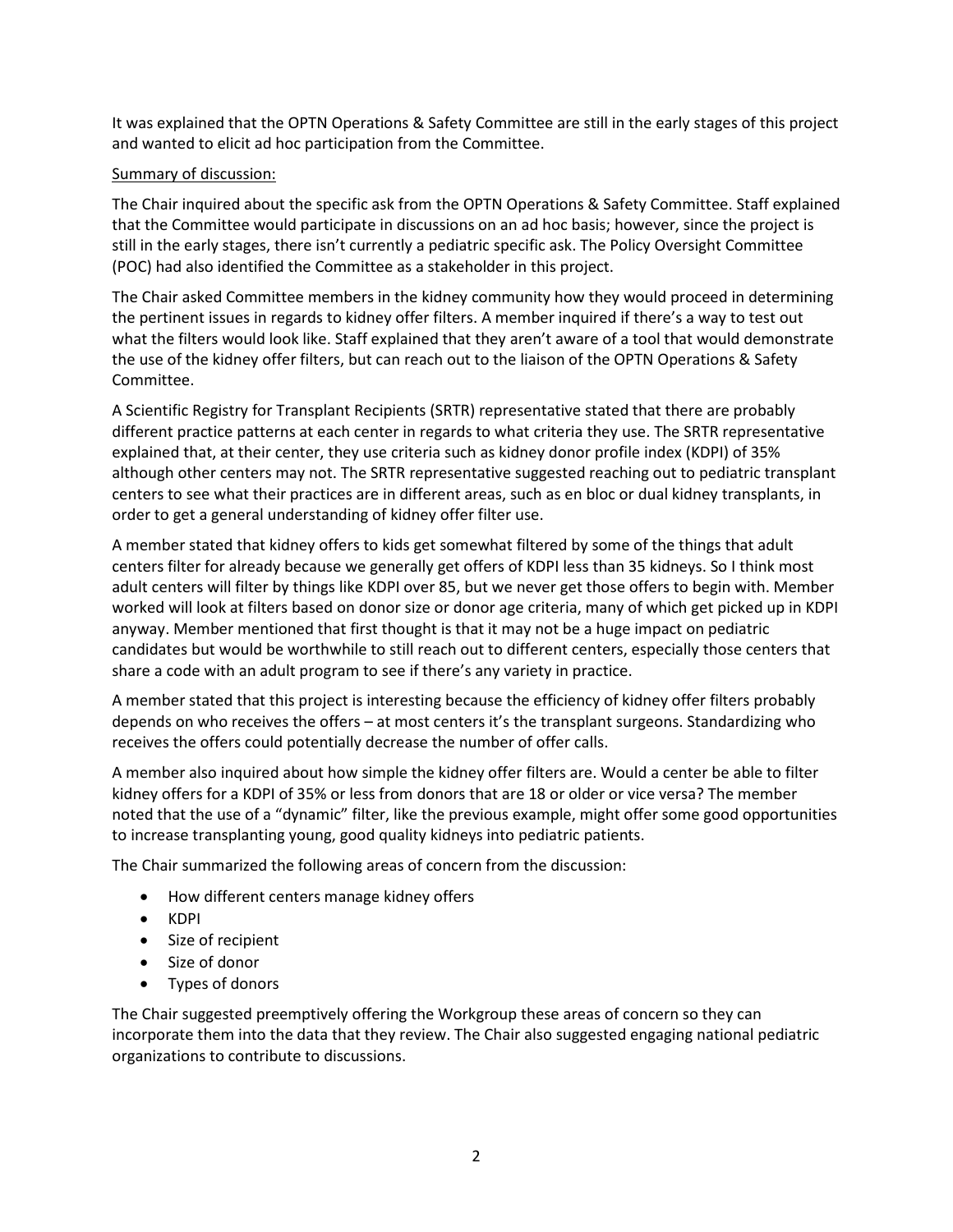A member stated that there were 29 centers that trialed a pilot kidney offer filters project last year, so it looks like there's data to view; however, the member wasn't sure if it was solely adult centers that participated in the pilot project.

The Chair also noted that this would prevent the centers that don't narrow their criteria and turn down offers from receiving as many offers. This would promote efficiency of the system and it's important for the transplant community to understand that.

# **3. Year-End Review**

The Chair expressed appreciation for all of the participation and work from Committee members and reviewed the following highlights from the year:

- Continued work on Kidney & Pancreas Continuous Distribution
	- o Second paper going out for public comment in January 2022
- Continued work on the Liver Committee's PELD/Status 1B Workgroup
	- o Proposal going out for public comment in January 2022
- Creation of Pediatric Heart ABO –incompatible (ABOi) Workgroup
- Reviewed the impact of acuity circles on pediatrics
- Responded to concern about amount of blood needed for pre-transplant infectious disease testing
	- o Proposal going out for public comment in January 2022
- Needs Assessment
	- o Identified areas for advocacy for pediatrics in organ-specific discussion
- Reviewed Pediatric Bylaws 6-month monitoring report
- Advocated for consistency in definition of "pediatric" in the Multi-Organ Transplantation Committee's heart-kidney and lung-kidney eligibility criteria and safety net proposal
	- o Going out for public comment in January 2022

# Summary of discussion:

A member inquired about the dates for regional meetings. Staff explained that the dates have been finalized and they can forward the communication that listed the dates to members. Staff also noted that these will be in-person with a virtual component.

A member inquired if the spring Committee meeting was going to be in-person or virtual. Staff explained that, currently, it is planned to be in-person and will be held sometime in March.

# **Upcoming Meetings.**

• January 19, 2021 (Virtual)